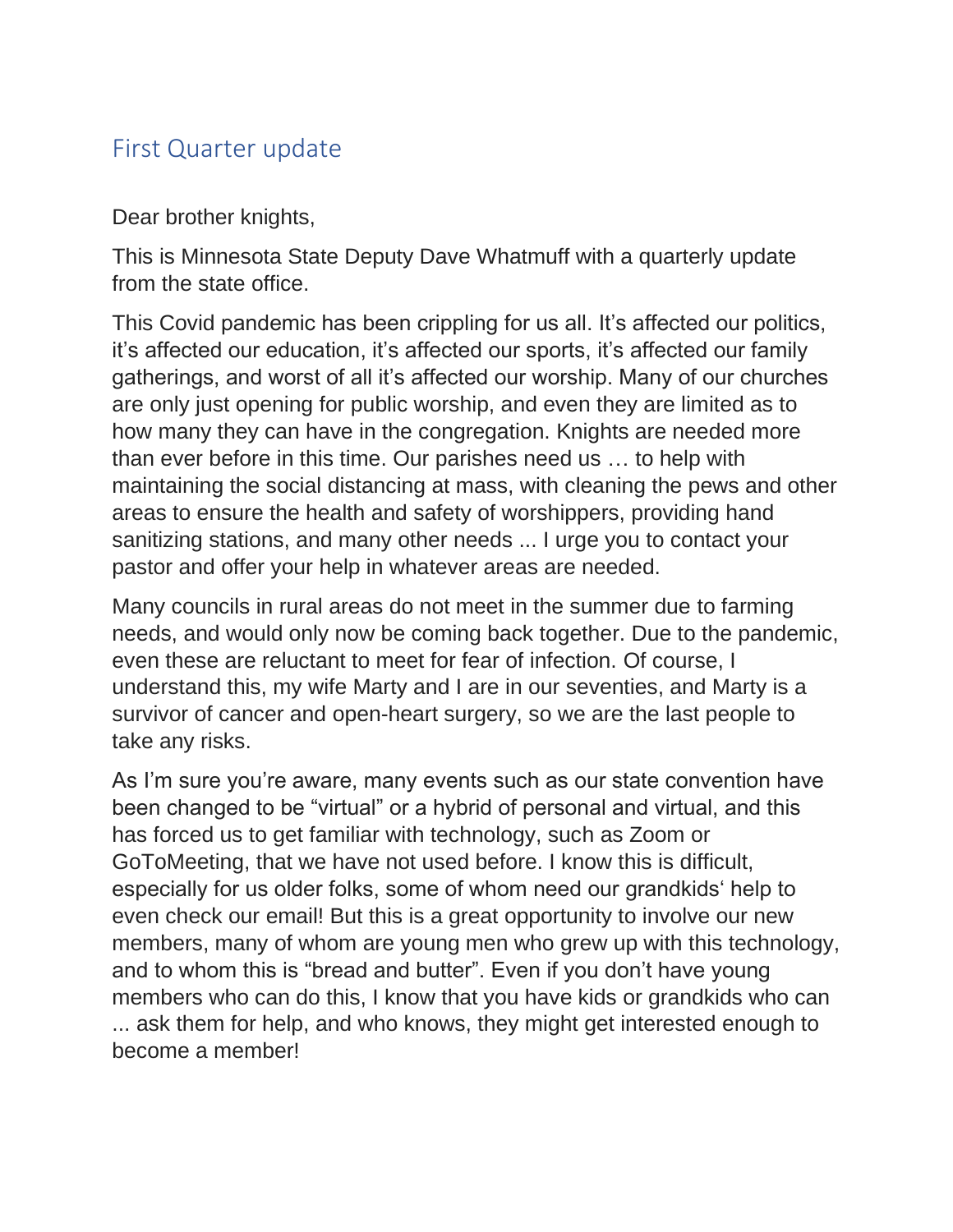So please, let me urge you not to let this thing beat us! In many cases the old ways are not possible, so we have to be flexible and find new ways to conduct our business.

Beginning the 4th of October, we will be hosting an "Into the Breach" program from the State Council. Normally this program would be run at the council level, and involve groups of men gathering together, perhaps in a room at the church, to discuss issues that we catholic men face, which challenge our faith and family in this secular world. Our State program will invite men to watch one of the Supreme videos and then breakout into discussion groups, all using the Zoom meeting application. Please check it out on our state website [mnknights.org,](http://mnknights.org/) where you can register for the program ... and don't worry if you have missed the start of the program ... we'll tell you how you can "catch up".

This is just an example of how we can be flexible and use computer and cell phone technology to run our meetings and programs. I hope this will inspire you to find your own ways to run your meetings and programs.

Supreme has made changes to the rules and regulations for council elections and other business, and you can find lots of great information about this on the Supreme website [kofc.org.](http://kofc.org/) Look for "Fraternal Operations during COVID-19". You can also find help on our state website [mnknights.org](http://mnknights.org/) under the Resources>Training menu.

One of the biggest challenges during this pandemic is finding ways to contact prospects to invite them to join us in our great order. Here is State Membership Director Patrick Farrelly with help on how to accomplish this ...

Thank you, Worthy State Deputy!!!

This is truly a challenging time for us all!! These times will either leave us shuttered and without a future like our many restaurants forced to close their doors, or they will find us invigorated and inspired, having helped our parishes and communities weather the biggest storm in recent memory.

We are called to choose our reality, and reject a future where our Order and our Church are diminished or disappear. We are Knights of Columbus, Knights of Charity, Knights of Unity and Knights of Fraternity. An invitation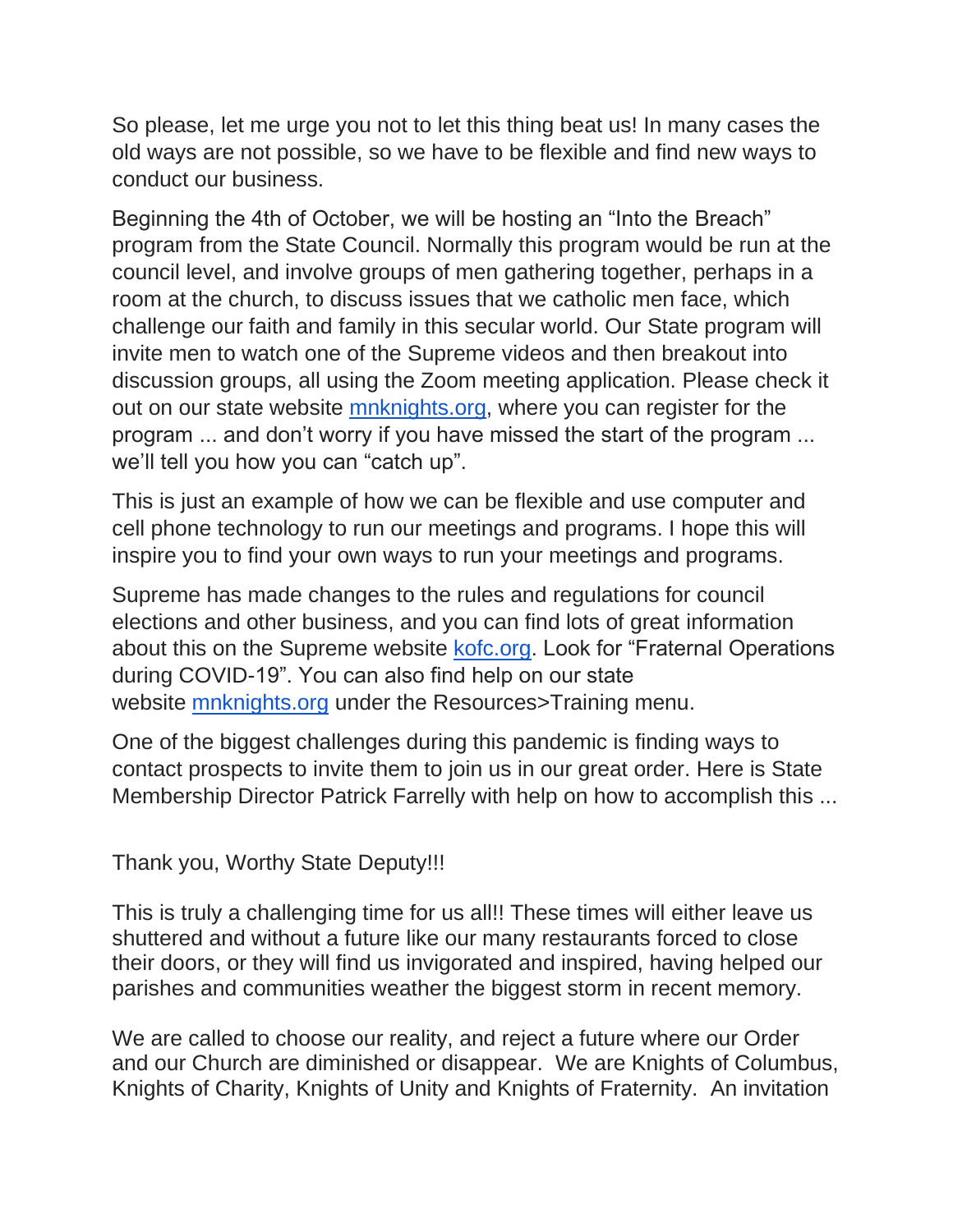to our order is an invitation to BE someone special, a man living for others, making a sincere gift of our lives to help people we do not even know. So too, our calling as Knights and leaders of Knights is a call to service. We act because who we are compels us to action.

Let's leave that upper room of fear and despair and preach the gospel with our lives, confident in the love of Jesus Christ and the care and protection of His mother – our mother Mary, to whom our Order and our Country are entrusted.

We all know the many things we cannot do, the people we are not seeing, the places we are not going, the programs we are Not doing. But who can see the things we CAN do but are not yet doing?

We can call our brother Knights and encourage them. We can treat them like they brothers they are and offer to help them. We can ask them to stand with us in finding new ways of serving. God knows our world needs us. God knows He is calling us. Are we going to answer that call?

Let's continue to meet, whether electronically using a tool like zoom or in parking lots and neighborhood parks. Let us organize safe activities and try new programs. Let us communicate, share notes and ask each other for help. Let us prove the strength of Unity together. None of us is alone or will ever be alone if his 42,000 brothers will pull that oar with him, help him when he stumbles or encourage him when things just seem impossible.

Encourage your priests. They need us. We need them. If there was ever a time to help your pastor, now is the hour. Help them see that encouraging men to join the Knights is encouraging them and their families to be faithful Catholics. Now is not the time to give up on Delta drives – it is the time to get behind them to help reach the faithful, encourage them not to despair and join us in finding what service is possible!! Delta drives simply reach out to the parish – the public – and invite men and families to join us. They generate prospects by encouraging men to strengthen their servant's heart as Knights. Any intentional activity that uses published invitations before and after, includes a compelling message of invitation and allows us to collect the contact information from those interested is a Delta drive. Wear gloves if you need to. Wear masks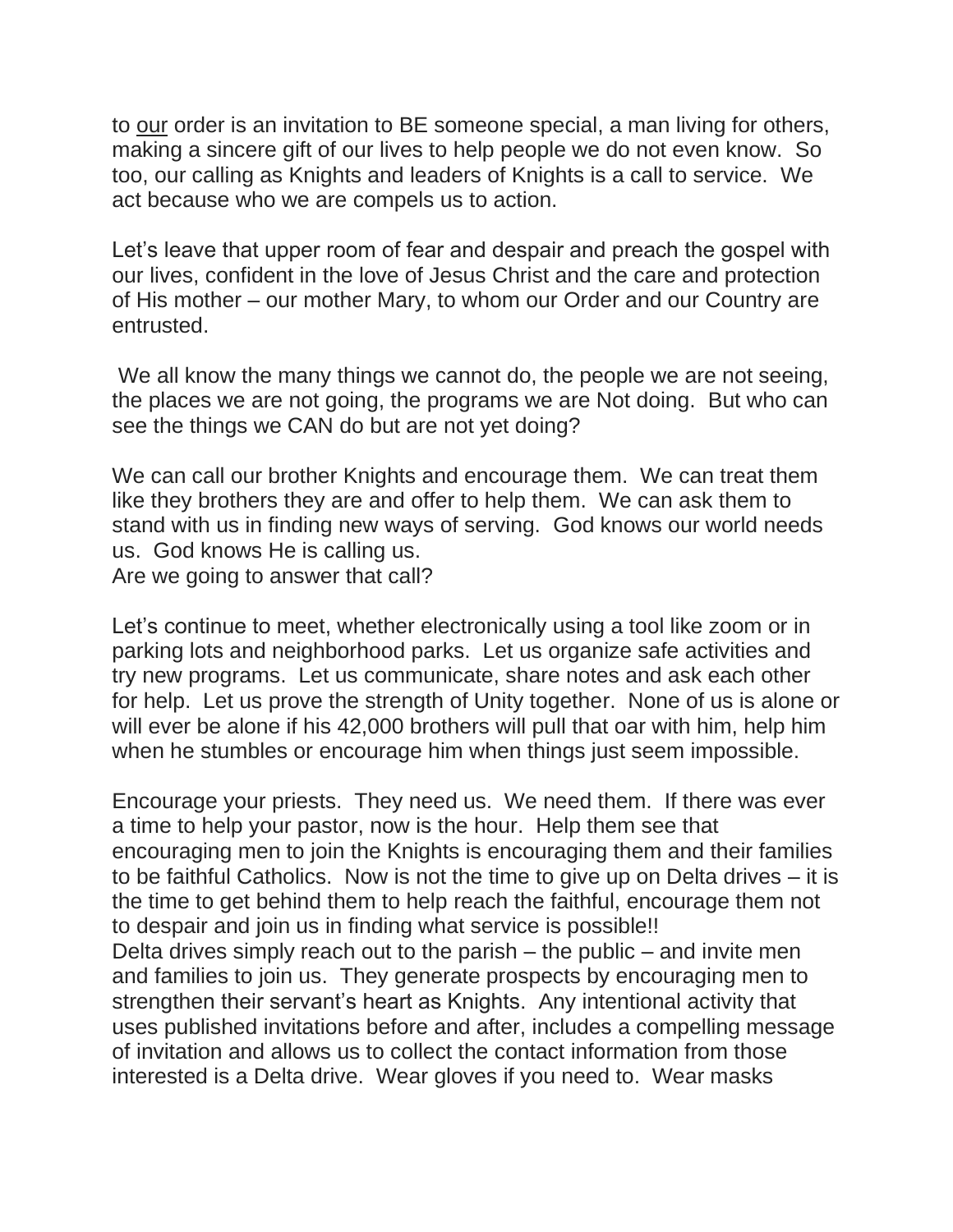indoors and outside. Be safe but don't give up before you make the attempt.

Be a light in the darkness. Be a Knight. Invite others to also. Follow up with every interested man and go out for coffee, attend a fraternal benefit seminar or coats for kids distribution. Show him who you are and what it is to be a Knight. We can only fail if we fail to make the attempt.

It is time we embraced our goals and planned to accomplish them together!! The pandemic forces us to adapt – to be more intentional and methodical about finding and inviting prospects. Church directories and council generated prospect lists can be split up for teams who then compete to see who can invite the most members. These teams reach out and call prospects to tell them they have been selected as men who have what it takes to be a Knight, then invites them to coffee or lunch to discuss it. Then 2 or three men meet with the prospect and talk it over, hopefully resulting in new members joining online.

Use online membership to your advantage. Prospects can join on line for 50% off the first year with discount code MNKOFC. We are holding degrees every week on zoom and supreme has a schedule of degrees as well, all of which can be found on our State website MNKnights.org.

Finally, brothers and sisters – we are in an election year. Please do whatever you must to ensure your vote is counted. Vote your conscience, whether Democrat or Republican, but vote. Every citizen should consider it their honor and sacred duty to cast his or her ballot. We must honor the sacrifices made by so many of our fathers and brothers, so that our freedom may live on.

God Bless you, brothers! For the greater glory of God!

## Thank you, Patrick … inspiring words indeed!

Let us not forget in all things, that we are "Founded in Faith" … our faith is our foundation, and we can accomplish nothing without the help of the Holy Spirit, so whatever you do, do it with faith and do it prayerfully.

We have added a page to the state website to help provide the opportunity for prayer for our brothers and sisters. If a Brother Knight or his family need our prayers, or you know of someone in need of prayer, send us a request